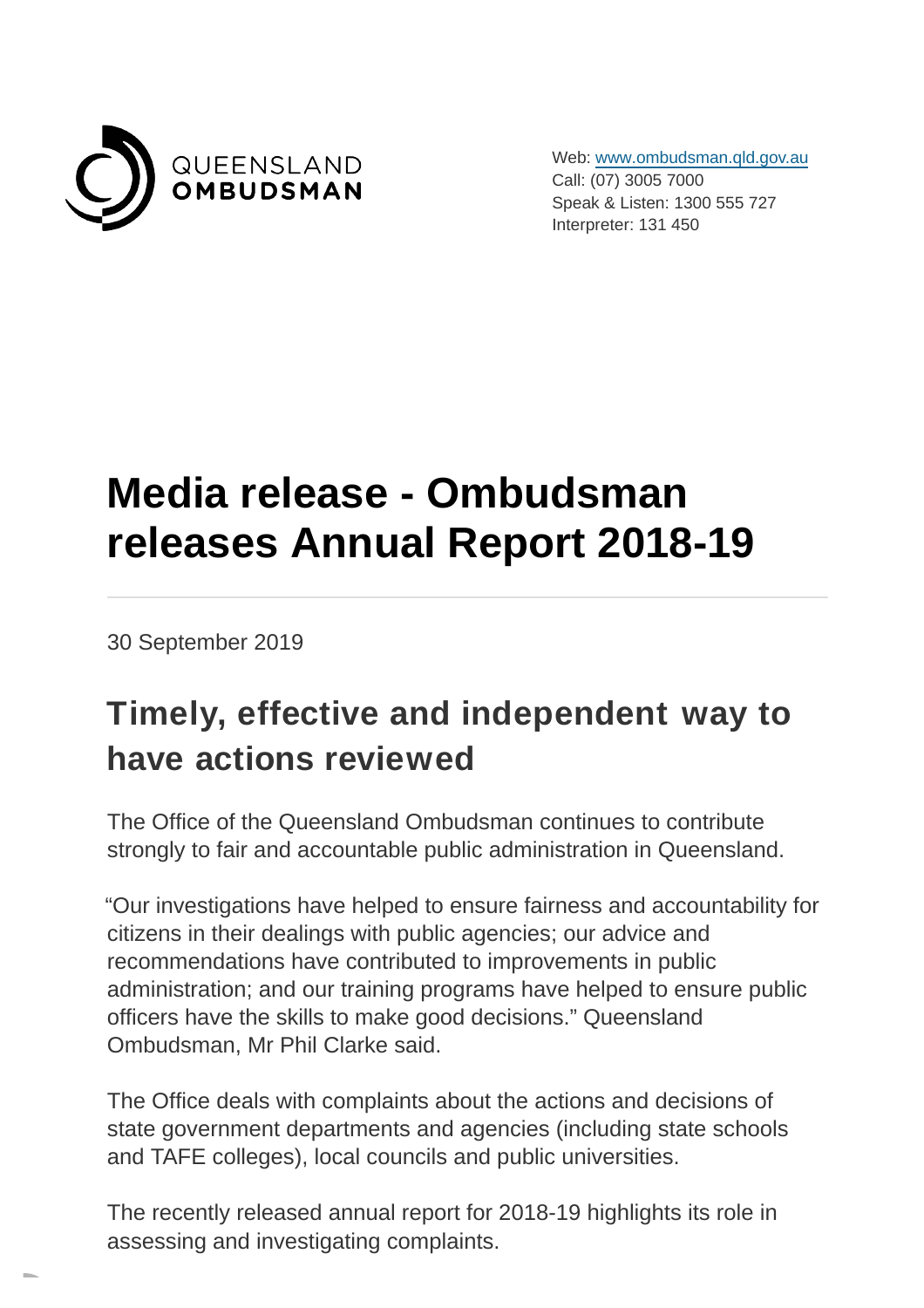In 2018-19, the Office had 11,676 contacts from Queenslanders seeking advice, or assistance about a complaint (a 6% increase from 2017-18). Timeliness remains a priority, with an average time of 3.3 days to complete a preliminary assessment, definitely exceeding the target of 10 days.

The Office finalised 7,831 complaints and completed 1,255 investigations. Of these, 192 investigations resulted in the rectification of an issue, which is where the Ombudsman recommends an agency change a decision or action as a result of a complaint.

As a result of an investigation, the Ombudsman may make recommendations to agencies to improve administrative practice. Of the 250 investigation recommendations made to agencies in 2018-19, 100% were accepted.

"Case studies in the report give real world examples of how the Office manages complaints", Queensland Ombudsman, Mr Clarke said. Topics covered include corrective services, youth detention, public university students, local councils and state agency complaints.

The Office's training programs in complaints handling, good decisionmaking and Public Interest Disclosure (PID) management continue to be in high demand. This year more than 4,500 public sector officers across the state took part in Ombudsman training sessions – a record level of participation. Of these, 94% of participants reported that Office training improved their decision-making.

"Engagement with advocacy and community groups is another pivotal part of the Office's work. Communicating better 'complaint know-how', helps people to make a clear and appropriate complaint to the right place at the right time." Mr Clarke said.

The Ombudsman also has oversight of the Public Interest Disclosure Act 2010, which is an important part of the integrity framework within the Queensland public sector. In March 2019, the Ombudsman approved three new standards to guide the actions public entities must take when preparing for and responding to a PID. These are based on research and extensive collaboration with agencies to learn from past experience.

In the wake of the Crime and Corruption Commission's report on its investigation into allegations of corrupt conduct in Ipswich City Council (ICC), the Office was contacted by ICC about training for senior